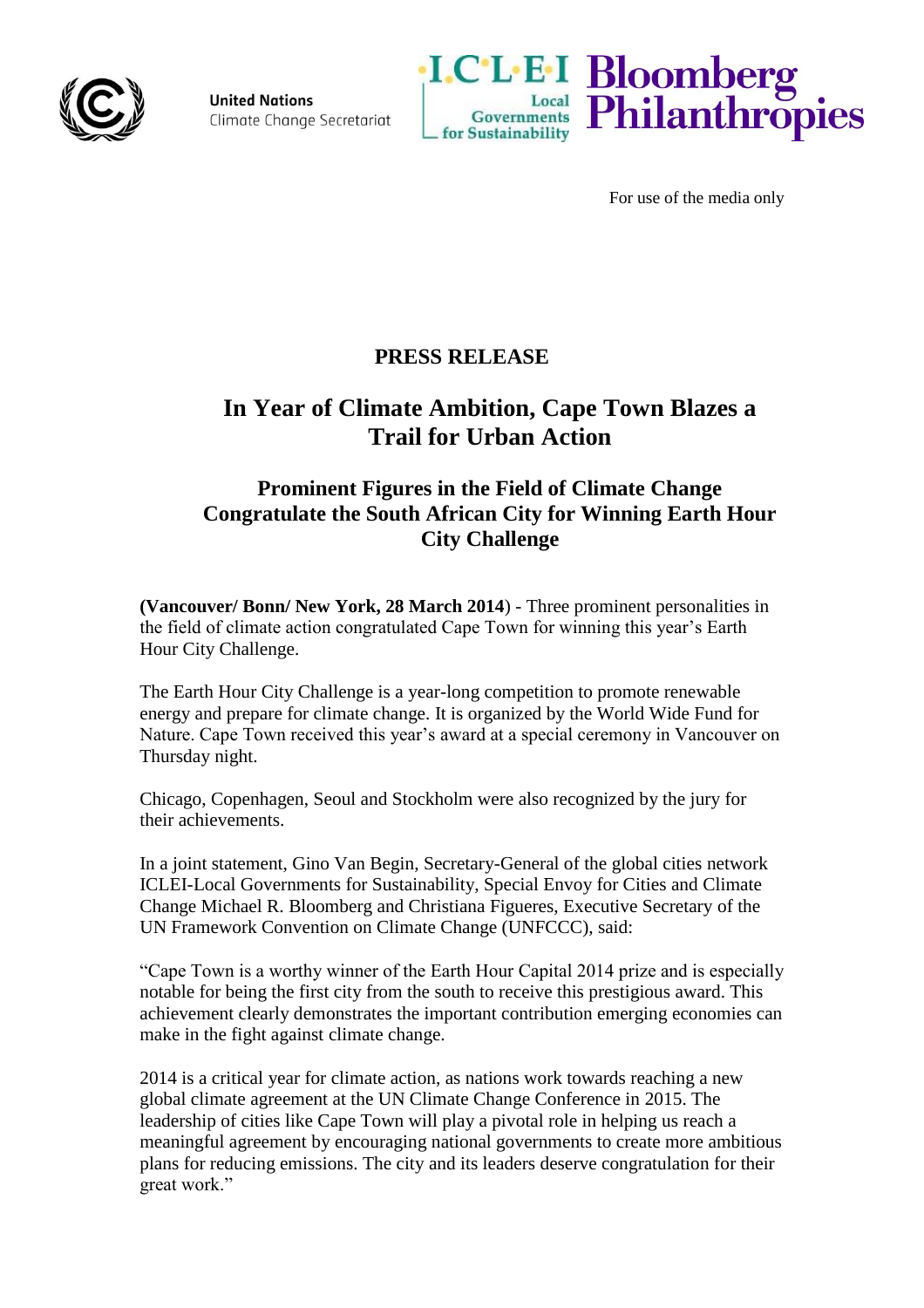UN climate chief Christiana Figueres and ICLEI head Gino Van Begin served as panel members on the jury that selected Cape Town as the winner. Former New York mayor Mike Bloomberg is coordinating global efforts of the world's cities to combat climate change at the request of UN Secretary-General Ban Ki-moon.

Cities, along with governments and business will play a major role at the UN Secretary-General's Climate Summit in New York in September.

In June, nations will gather at the UNFCCC Secretariat under the Ad Hoc Working Group on the Durban Platform for Enhanced Action (ADP).

A central theme of the negotiating group, supported by expert meetings, will be to look at how smart policies in the areas of urbanization and land use can further their collective ambition in the run up to 2020 when the new agreement is set to commence.

## *Notes to Editors: Cape Town's Carbon Cutting Credentials*

Cape Town has long provided inspiring examples of climate actions and ambitions needed to drive forward global climate mitigation and adaptation efforts. Spearheading climate action locally and beyond, Cape Town is drastically transforming itself into a low-emission, livable city.

Since 2009, it has led innovative projects such as retrofitting over 43,000 streetlights, replacing 1328 traffic intersections with light emitting diodes (LEDs), installing solar water heaters in all 23 nature reserve buildings and 44 clinics, and holding strict standards on smart meters and sustainable procurement and financing.

In addition to being a member of the C40 Climate Leadership Group of the world's megacities and ICLEI, Cape Town is among the pioneer cities that have been measuring, reporting and verifying climate actions through the carbon*n* Cities Climate Registry (cCCR), the largest database of local climate action. The Earth Hour City Challenge uses the cCCR platform to ensure the transparency and accountability of its cities.

According to the cCCR data, Cape Town reported 27 mitigation and adaptation actions and 6 major climate and energy commitments including a 10% GHG emissions reduction target by 2014 compared to 2009 levels for both community and governments emissions. The city also registered a GHG inventory covering 20 MtCO2e (million tonnes of carbon dioxide equivalent) of community emissions including ~ 200,000 tCO2e of government emissions as of 2007.

Additionally, the city has reported 10% reduction in electricity consumption of Council operations by 2012; 10% city-wide electricity consumption by 2012 and ensuring that 10% of Cape Town's total electricity supply is met by renewable or cleaner energy by 2020. Both the municipal energy efficiency and citywide consumption reduction targets have been achieved and exceeded. Cape Town is